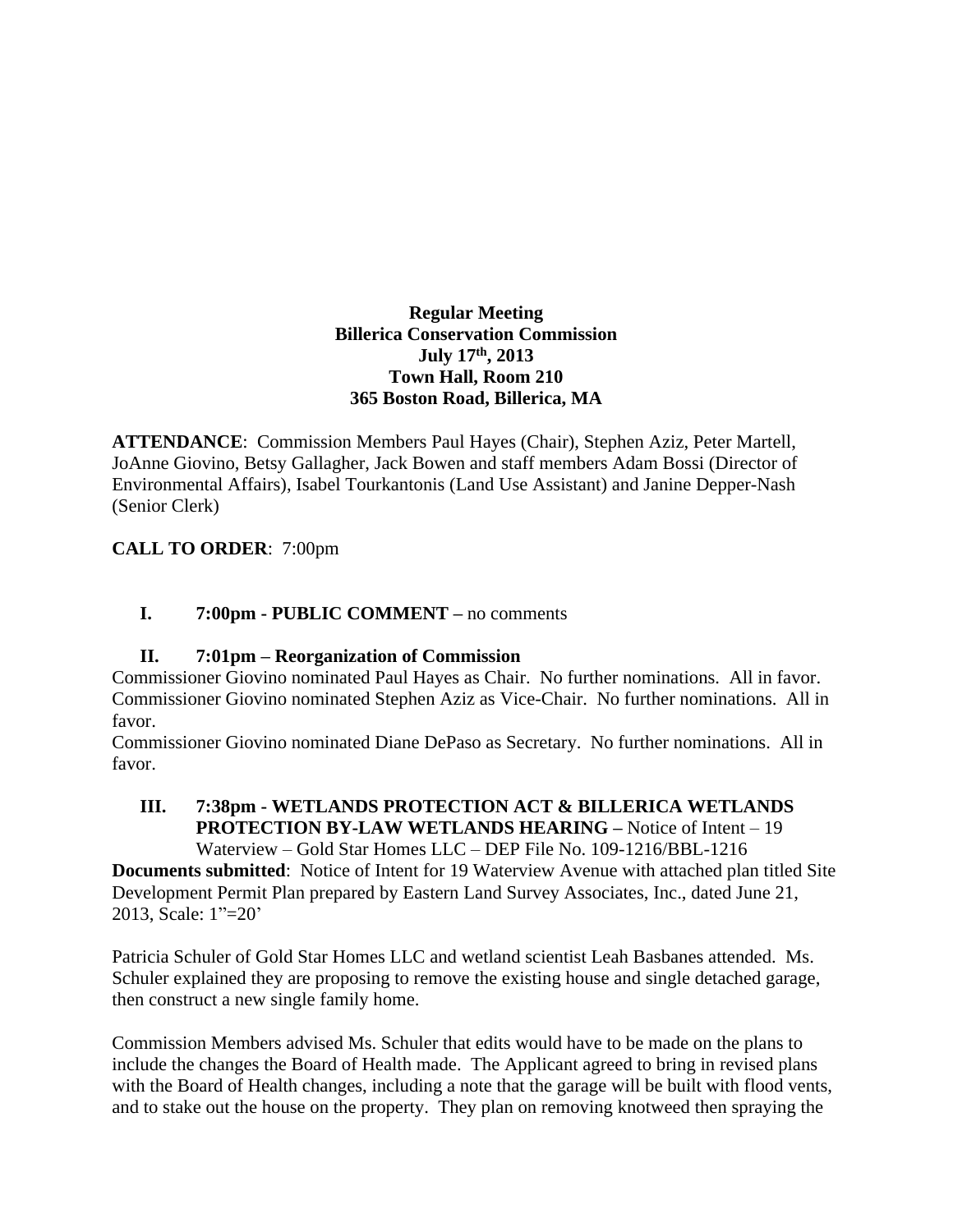area to prevent it from coming back and will obtain permission of the abutters to treat the knotweed.

**MOTION:** TO continue this Hearing to August 14<sup>th</sup>, 2013. Moved by Commissioner Giovino, seconded by Commissioner Gallagher. Carried. All in favor.

# **IV. 7:54pm - WETLANDS PROTECTION ACT & BILLERICA WETLANDS PROTECTION BY-LAW WETLANDS HEARING –** Notice of Intent –

Continued Public Hearing - Shawsheen Valley Vocational Technical High School – 100 Cook Street – DEP File No. 109-1214/Billerica File No. BBL-1214

**Documents submitted:** Plans titled Existing Conditions, Site Plan Proposed Conditions, Site Plan and Details Proposed Conditions and Drainage Plan and Details Proposed Conditions for the project Shawsheen Tech Phase II prepared by Bergman & Associates, Inc., signed and stamped by Paul Bergman, dated5-20-13 revised 7-8-13, Scale: as shown with supplemental information

**- 7-16-13** – Correspondence from Brian Dunn, MBL Land Development & Permitting, Corp to Town of Billerica, Conservation Commission re. Peer Review, Notice of Intent Application, 100 Cook Street, DEP 109-1214/BBL-1214 with attachments

Superintendent Charles Lyons and Paul Bergman of Bergman Associates attended. Superintendent Lyons gave a report on the improvements that had been made. He advised he must make a decision on whether or not to move ahead with the project, and requested the Commission Members hold another meeting in a week in order to facilitate their deadline to start the paving project.

Paul Bergman went over the changes they have made to the plan since the last meeting.

Peer Reviewer Brian Dunn reviewed what the Applicant has to do to comply with the stormwater standards. He said they have made improvements overall but need to do more with Stormwater Standards 2 and 3. He suggested the work be phased over 2 or 3 years because an Order of Conditions is in effect for 3 years. The Applicant would like to research the costs involved with a biofiltration system. Commission Members discussed the availability of members for a meeting the following week. Mr. Dunn agreed to work with the Applicant's engineer in the next few days to address all concerns before the next meeting.

**MOTION:** TO continue this Hearing to July 24<sup>th</sup>, 2013. Moved by Commissioner Giovino, seconded by Commissioner Gallagher. Carried. All in favor.

Selectman George Similaris brought a public notice for sewer connection to the Commission's attention. The notice was from the Middlesex House of Corrections who has requested comments on a proposed new addition which will require sewer connection. Comments must be submitted by July  $26<sup>th</sup>$ , 2013.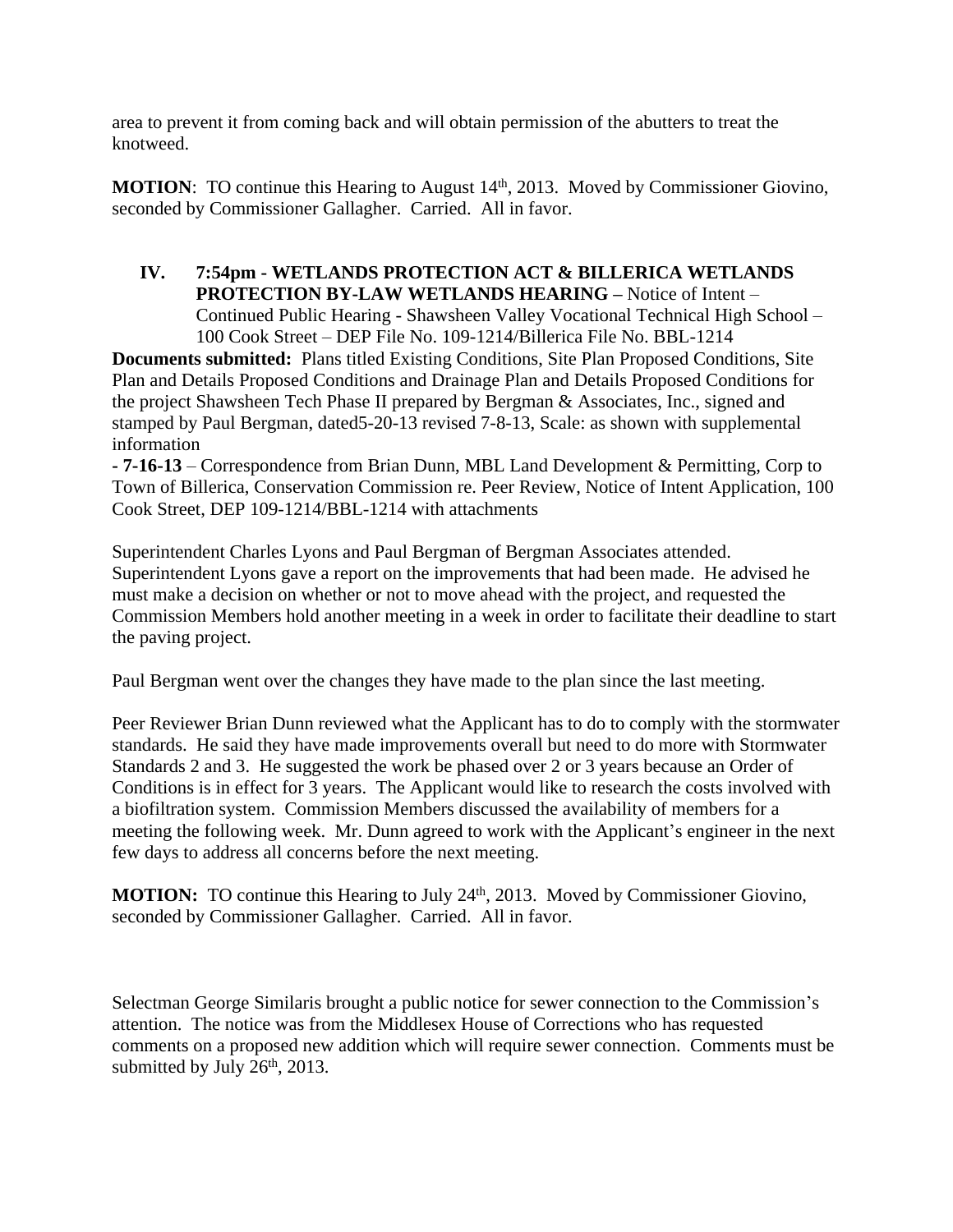**V. 9:13pm - WETLANDS PROTECTION ACT & BILLERICA WETLANDS PROTECTION BY-LAW WETLANDS HEARING –** Notice of Intent – Continued Public Hearing - 0 Elsie Avenue – Jonathan Gallant – DEP File No. 109- 1211/Billerica File No. BBL-1211

**Documents submitted:** 7-3-13 – Correspondence from Jonathan Gallant to Isabel Tourkantonis re. Continuation Request, 0 Elsie Avenue

**MOTION:** TO continue this Hearing to August 14<sup>th</sup>, 2013. Moved by Commissioner Giovino, seconded by Commissioner Martell. Carried. All in favor.

## **VI. ADMINISTRATIVE MATTERS/DIRECTOR'S REPORT**

**Minor Plan Change Request** – 4 Minton Road – MA DEP #109-1215/BBL #1215 – In advance of the meeting the Director had provided Members with a copy of a letter from Paul and Michelle Nardella in which they requested relief from the installation of a visual barrier to create a buffer zone. Mr. Nardella was in attendance and advised the Commission creating a buffer zone dramatically reduce the size of his yard. He asked the Commission to grandfather the existing visual barrier that is currently in place. Commission Members took the request under advisement and agreed to do a site inspection of his property.

**11 Swan Lane Update** – MA DEP #109-1163/BBL #1163 – the Director provided an update to the Members. The contractor, Mr. Cooke, has offered to provide 2 workers to try to fix the water problem on the property. The property owner does not want work done until after August 1st. The neighbor has been advised to contact the property owner for additional information.

**Fall Town Meeting** – Potential Warrant Article – The Director reported he has prepared a warrant article for town meeting that would incorporate non criminal ticketing, and would allow the Commission to issue tickets for violations. He provided a draft of the article to the Members and asked for their feedback. **MOTION**: TO submit the warrant article as written. Moved by Commissioner Giovino, seconded by Commissioner Martell. Carried. All in favor.

### **Request for Certificate of Compliance:**

Staff reported that both projects for New England Power have been found to be built in compliance with their Orders. As Built Plans have been submitted for both projects, and they recommended issuing a Certificate of Compliance for each project.

- DEP File No. 109-849 – New England Power - **MOTION:** TO issue a Certificate of Compliance. Moved by Commissioner Giovino, seconded by Commissioner Martell. Carried. All in favor.

- DEP File No. 109-398 – New England Power – **MOTION:** TO issue a Certificate of Compliance. Moved by Commissioner Giovino, seconded by Commissioner Martell. Carried. All in favor.

- DEP File No. 109-1201 – Black Cove LLC – 241 Treble Cove Road – the Director reported the Order focused on stormwater management. The project was completed several months ago and everything appears to be constructed according to plan. **MOTION**: TO issue a Certificate of Compliance. Moved by Commissioner Giovino, seconded by Commissioner Martell. Carried. All in favor.